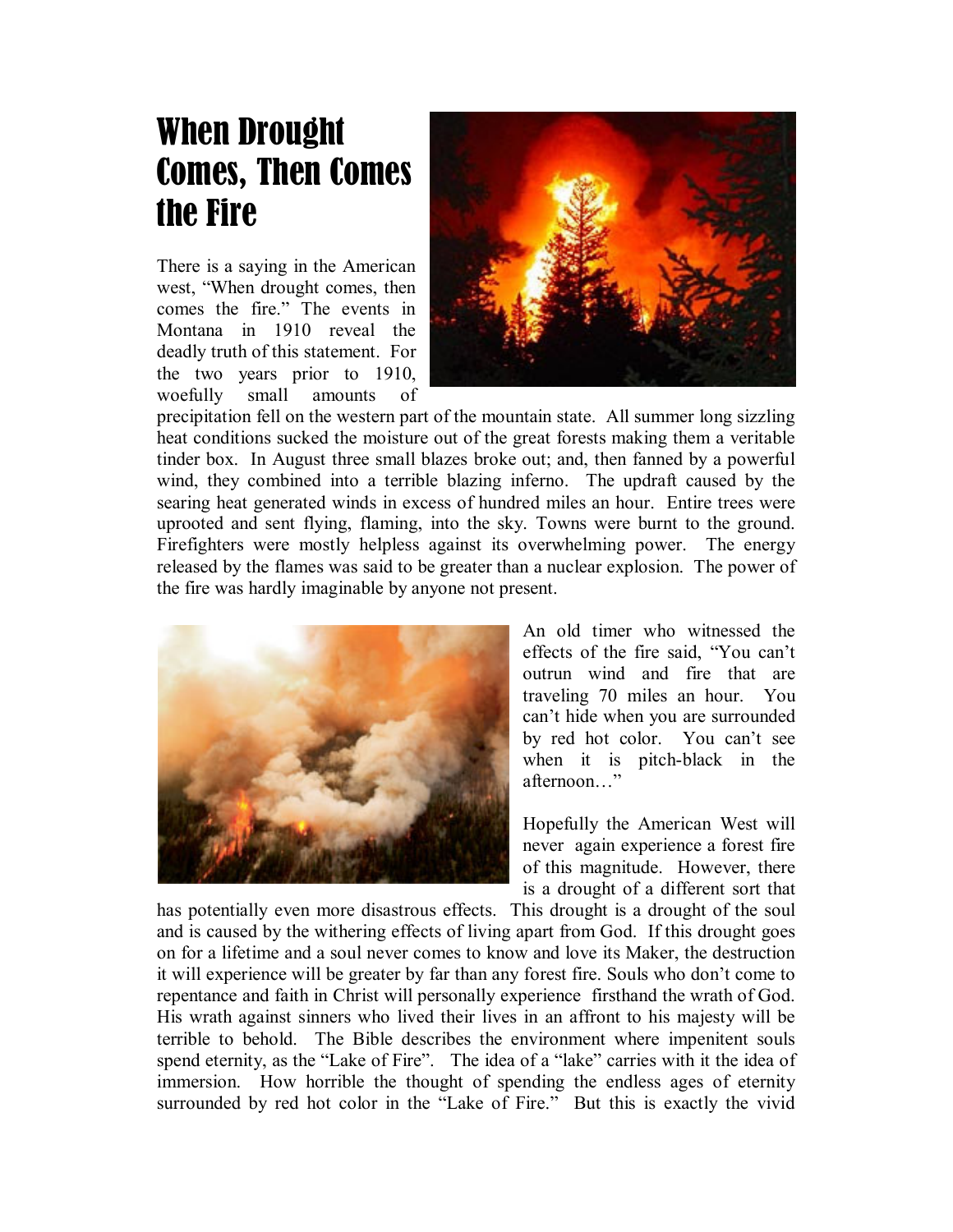picture God paints for us in Revelation 21:8. "But the fearful, and unbelieving, and the abominable and murderers, and whoremongers, and sorcerers, and idolaters and all liars, shall have their part in the lake of fire which burneth with fire and brimstone: which is the second death."

God is an infinite being and those who offend him and never make amends must

suffer accordingly. The agony of hell is forever. "These shall go away into everlasting punishment." (Mat.25:46) Don't buy into the idea that the soul of man has no existence after death. Man is God's special creation. He was made in God's image, and given the power of a free will. God will honor the choices every man makes in this life. Those who reject his offer of a free salvation through his Son will have their choice honored by being removed out of his



presence into the darkness of hell for all eternity.

The darkness of a lost eternity what a thought! The Great Montana Forest fire pumped so much smoke and ash into the sky that the afternoon sky was pitch black. The pitch blackness of that sky is a terrible picture of the blackness of "outer darkness", "Bind him hand and foot, and cast him into the outer darkness, where there shall be weeping and gnashing of teeth." (Mat. 22:13) That darkness shall overtake everyone who dies in their sins apart from the Savior.

The only way to make amends for one's deeds is to come to the Lord Jesus Christ with all your sin, guilt, and shame. The blood Jesus Christ shed on the cross has the power to wash the vilest sinner clean. "The blood of Jesus Christ, God's Son cleanseth from all sin"( 1John 1:7). His blood has the power to wash so clean that the all-searching, all-knowing eyes of God will not see a speck of sin remaining. It is a cleansing that all men need from the most respectable to the most dissolute. It is a cleansing that all those who realize their lost condition and place their faith in the Savior receive the moment they believe. The Lord Jesus Christ is a divine person who took upon himself a human nature so that he was both Man and God at the same time. As man he could suffer death, as God his death has an infinite value to cancel out sin. Therefore the blood he shed on the cross has an ample power to wipe away the darkest stains of sin. Even if your sins were a thousand times worse than they are, his blood could wash their guilt completely away.

Men in the terrible forest fire could not outrun the flames, nor could they hide from the extreme heat. Neither can man in his own strength or wisdom cannot run or hide from the wrath of God. The only way to escape is to come to Christ. Although you have spent your life apart from him and pursued many things which in the depths of your heart you must know he hates, if you come to him with a broken heart, he will